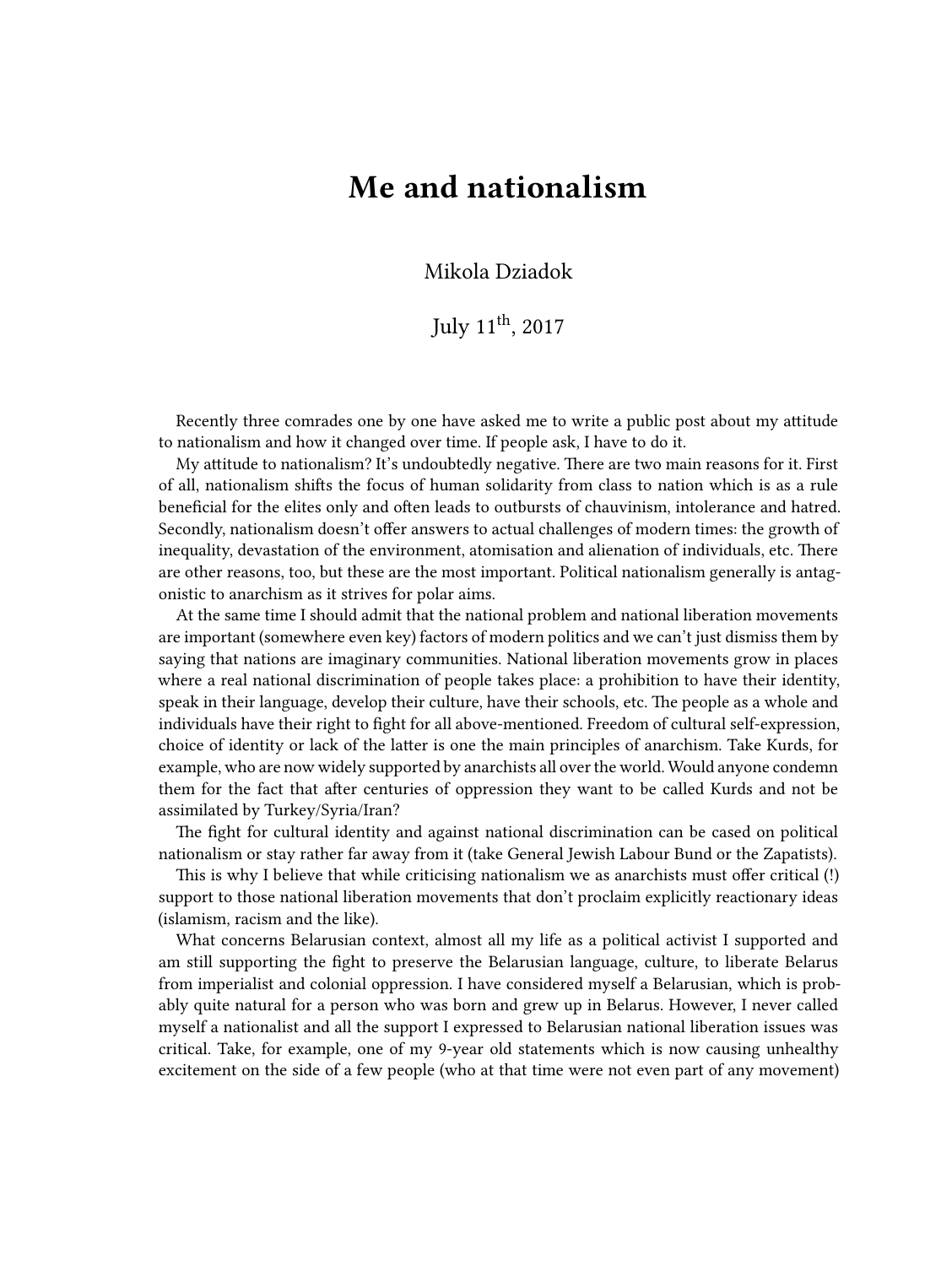[mikola-a.livejournal.com](http://mikola-a.livejournal.com/125146.html), [mikola-a.livejournal.com](http://mikola-a.livejournal.com/122368.html) Indeed, I consider the foundation of Belarusian Popular Republic one of the key dates in our history. Indeed, in many ways it predetermined the fact that we are Belarusians now and not Russians. Is March 25 a holiday for me? At the moment it's rather not. Firstly, while the date has some positive aspects, it is still the day of creation a state. Secondly, present-day political context (that the state is taking on board the nationalist agenda as well as an attempt of several groups to push nationalism into the anarchist movement) makes any attempt to call this date a holiday politically short-sighted and dangerous. In 2008 the context was totally different.

Conversely, I think any rational person understands that the words 'Long live Belarus' doesn't necessarily make someone a nationalist, as well as an anarchist avatar doesn't make someone an anarchist.

To sum it up, from the moment I became an anarchist, my position on nationalist has almost not changed, staying the same as I described in the first paragraphs. What was changing are only the form of expression of my views, the symbols and statements that I considered acceptable. And this is normal, since any words are understood in certain way depending on a context in which they are said, and if I want to be understood correctly, I adapt to the context.

The proof is on the surface: in the past my posts, mentioned above, were understood in another way than now. I hope that people who are very much interested in my ideas of 8 years ago will think a bit more before judging them.